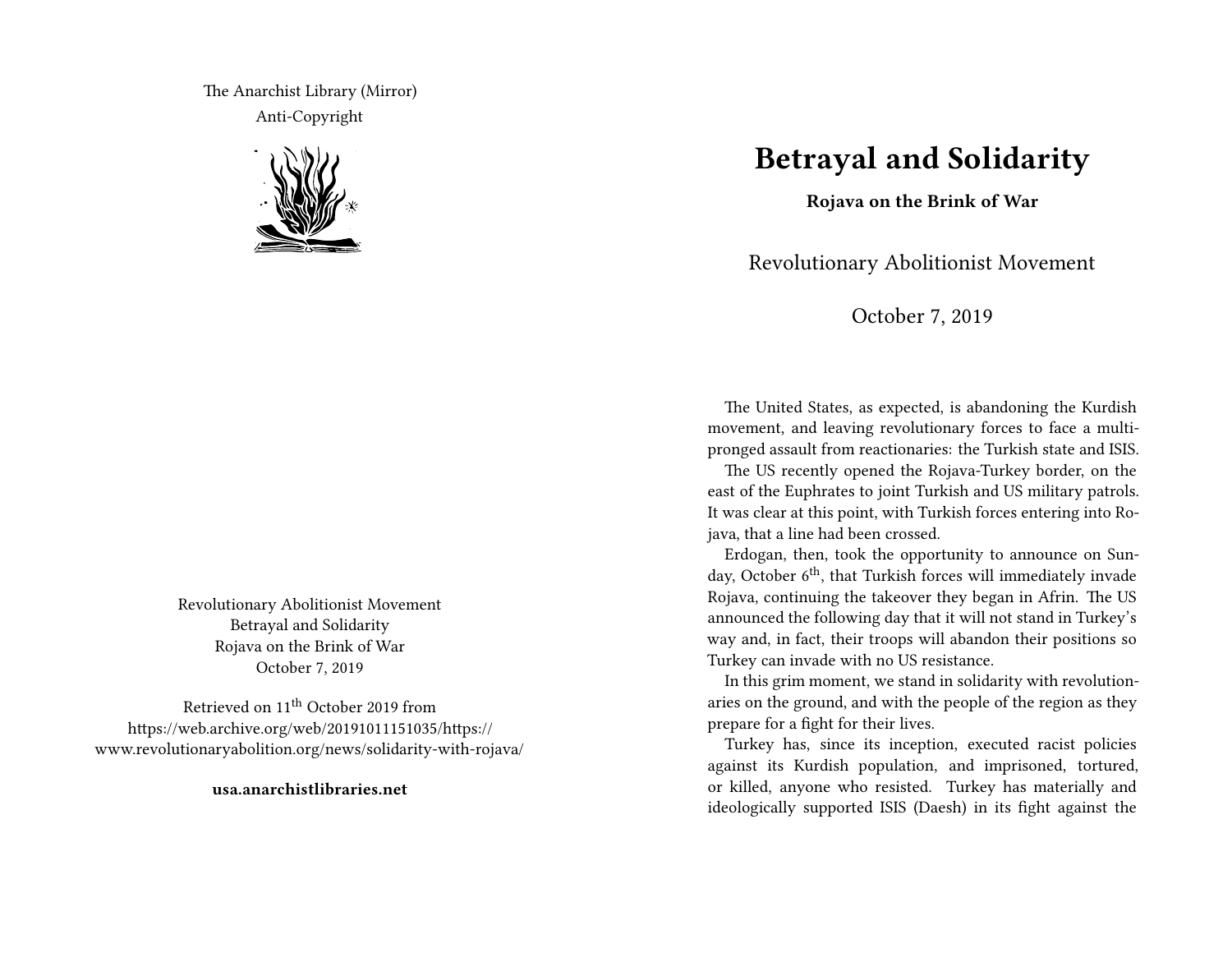Kurds. Yet in spite of this support and Daesh's brutality, the Kurds were able to push Daesh out of Kobane, and turn the tide against Daesh fascism. The US, seeing an opportunity to halt Daesh's advances, and gain a logistical foothold in the Middle East (particularly as its power and influence is waning), supplied the Kurds with weapons and tactical aid in their fight, peculiarly allying themselves with a left-wing movement.

As supporters around the world knew, this alliance was selfserving and temporary. But the betrayal is still devastating. Recently, for instance, the US requested the Kurds remove their border defenses for the joint patrols. This act set the stage for an unimpeded Turkish invasion. To add insult to injury, the US announced it was going to hand over Daesh detainees to the Turkish state, essentially returning fighters to the battlefield and reigniting the war in an unpredictable and heinous fashion. The war is about to take on a new, even more vicious form.

The United States' betrayal comes as no surprise. Historically they have forged duplicitous alliances with the Kurds which lead to historically well known massacres.

During the Iran-Iraq War the US supported Saddam, giving him diplomatic cover and military aid as his regime launched the Anfal campaign which was one of the most genocidal acts in recent history. Then during the Gulf War, in the early 1990's, the US encouraged the Kurds to rise up against Saddam and abandoned them as Saddam launched a savage campaign of repression.

During this recent juncture, the US has been consistently playing a double game. In November of 2018, U.S. State Department offered a \$12 million bounty on information about the Kurdish guerrilla leadership. Even as the US sent bombers in support of Kurdish positions in Raqqa they were selling Erdogan weapons and giving him logistical support as he hunted guerrillas in the mountains of Iraq.

Why the US is selling out the Kurds at the particular juncture is unclear, but we do know that far right states, even when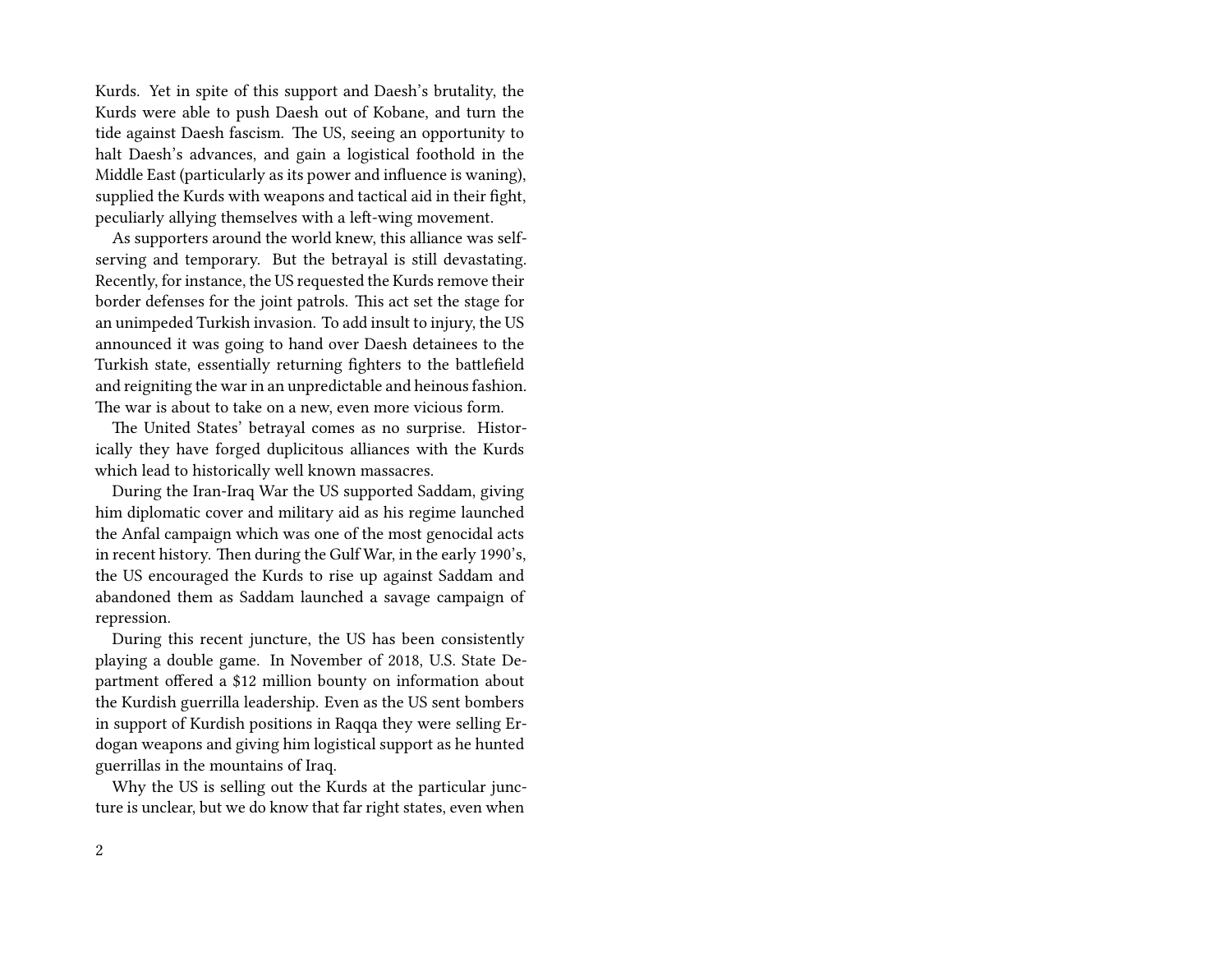they are at war, depend on each other for their continued existence. The rise of political Islam ran concurrently with the rise of fundamentalist Christian political power in the US; similarly to how the rise of Putin and Berlusconi was a prelude to Trump and Bolsonaro. The mutual understanding of these regimes run deep: from authoritarian ruling practices to ruthlessly extinguishing resistance movements to maintaining strict social hierarchies in order to rule.

In the euphoric moment when the Kurds began to prevail in Kobane, anarchists from around the world began to flock to Rojava, joining other revolutionaries who had already found their way to the region. A beautiful moment of solidarity erupted: revolutionaries from all backgrounds fighting side by side for the liberation of oppressed people.

The anarchists had come to support an active anti-state, antiimperialist, feminist social movement in its infancy. But, with the hindsight of the past in clear focus we anarchists have always maintained: collusion with imperialists is a mistake, and the United States is a totalitarian beast.

The tyranny the US imposes within its own borders, on people around the world with its history of colonial, imperialist violence leaves no debate about where America stands.

The United States is the regime at the helm, with Turkey and Daesh as appendages of its ruthlessness. Its very existence depends on the extermination of revolutionary forces, and it will continue to combat, deceive, and destroy us all. To establish a liberated society, all reactionary forces, particularly the US, must be completely destroyed.

RAM stand in solidarity with the people of Rojava — the Kurds, Arabs, Assyrians, Syriacs, Yezidis, and Armenians who are yet again going to be in a fight for their lives, and would like to live free of all authoritarian regimes.

RAM stands resolutely with Tekoşîna Anarşîst (Anarchist Struggle) — the anarchist militant group in Rojava- and the